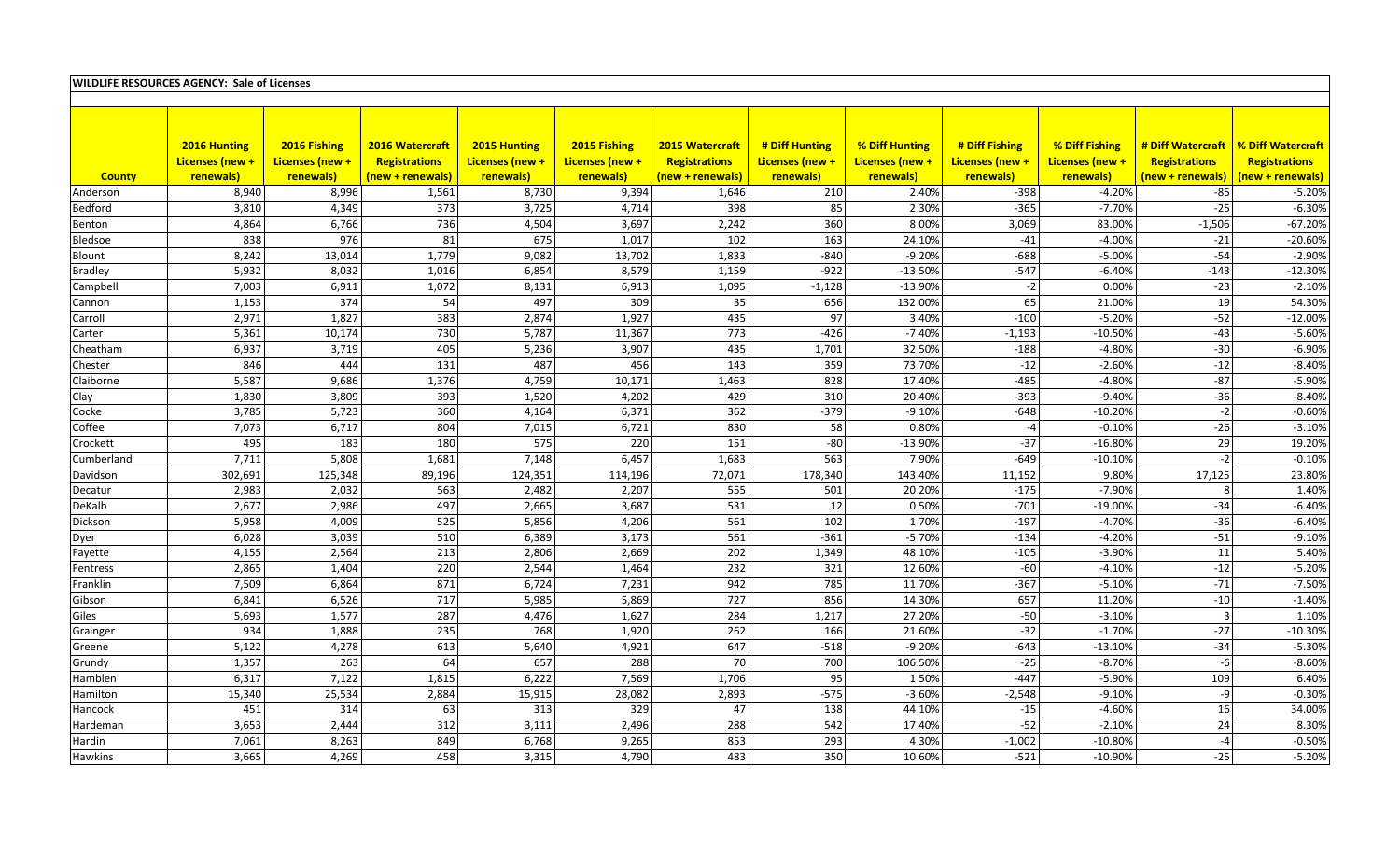| <b>WILDLIFE RESOURCES AGENCY: Sale of Licenses</b> |                 |                 |                  |                 |                 |                  |                 |                    |                 |                       |                                       |                      |
|----------------------------------------------------|-----------------|-----------------|------------------|-----------------|-----------------|------------------|-----------------|--------------------|-----------------|-----------------------|---------------------------------------|----------------------|
|                                                    |                 |                 |                  |                 |                 |                  |                 |                    |                 |                       |                                       |                      |
|                                                    |                 |                 |                  |                 |                 |                  |                 |                    |                 |                       |                                       |                      |
|                                                    |                 |                 |                  |                 |                 |                  |                 |                    |                 |                       |                                       |                      |
|                                                    | 2016 Hunting    | 2016 Fishing    | 2016 Watercraft  | 2015 Hunting    | 2015 Fishing    | 2015 Watercraft  | # Diff Hunting  | % Diff Hunting     | # Diff Fishing  | % Diff Fishing        | # Diff Watercraft   % Diff Watercraft |                      |
|                                                    | Licenses (new + | Licenses (new + | Registrations    | Licenses (new + | Licenses (new + | Registrations    | Licenses (new + | Licenses (new +    | Licenses (new + | Licenses (new +       | Registrations                         | <b>Registrations</b> |
| <b>County</b>                                      | renewals)       | renewals)       | (new + renewals) | renewals)       | renewals)       | (new + renewals) | renewals)       | renewals)          | renewals)       | renewals)             | new + renewals)                       | (new + renewals)     |
| Haywood                                            | 2,148           | 812             | 144<br>587       | 1,588           | 823<br>3,175    | 131              | 560             | 35.30%<br>$-3.90%$ | $-11$<br>$-15$  | $-1.30%$<br>$-0.50%$  | 13<br>$-16$                           | 9.90%<br>$-2.70%$    |
| Henderson                                          | 4,183           | 3,160           |                  | 4,354           |                 | 603              | $-171$          |                    |                 |                       |                                       |                      |
| Henry                                              | 7,787           | 11,314          | 1,386            | 7,337<br>856    | 12,231<br>852   | 1,323<br>100     | 450<br>285      | 6.10%<br>33.30%    | $-917$          | $-7.50%$<br>$-13.50%$ | 63<br>6                               | 4.80%<br>6.00%       |
| Hickman                                            | 1,141           | 737<br>965      | 106<br>220       | 1,269           | 1,027           | 213              | 492             | 38.80%             | $-115$<br>$-62$ | $-6.00%$              | $\overline{7}$                        | 3.30%                |
| Houston                                            | 1,761<br>4,303  |                 | 601              | 3,543           | 3,615           | 583              | 760             | 21.50%             | $-32$           | $-0.90%$              | 18                                    | 3.10%                |
| Humphreys                                          | 1,198           | 3,583<br>405    | 50               | 458             | 488             | 43               | 740             | 161.60%            | $-83$           | $-17.00%$             | $\overline{7}$                        | 16.30%               |
| Jackson<br>Iefferson                               | 4,416           | 8,255           | 1,201            | 4,697           | 8,461           | 1,274            | $-281$          | $-6.00%$           | $-206$          | $-2.40%$              | $-73$                                 | $-5.70%$             |
|                                                    | 1,567           | 1,553           | 191              | 1,459           | 1,757           | 179              | 108             | 7.40%              | $-204$          | $-11.60%$             | 12                                    | 6.70%                |
| Johnson                                            | 22,731          | 22,098          | 4,576            | 24,203          | 23,405          | 4,917            | $-1,472$        | $-6.10%$           | $-1,307$        | $-5.60%$              | $-341$                                | $-6.90%$             |
| Knox<br>Lake                                       | 6,776           | 13,279          | 152              | 6,484           | 14,009          | 128              | 292             | 4.50%              | $-730$          | $-5.20%$              | 24                                    | 18.80%               |
| Lauderdale                                         | 3,090           | 1,631           | 285              | 2,528           | 1,706           | 303              | 562             | 22.20%             | $-75$           | $-4.40%$              | $-18$                                 | $-5.90%$             |
| Lawrence                                           | 7,889           | 4,129           | 554              | 7,494           | 4,495           | 593              | 395             | 5.30%              | $-366$          | $-8.10%$              | $-39$                                 | $-6.60%$             |
| Lewis                                              | 2,677           | 1,795           | 212              | 2,761           | 1,831           | 253              | $-84$           | $-3.00%$           | $-36$           | $-2.00%$              | $-41$                                 | $-16.20%$            |
| Lincoln                                            | 4,160           | 2,339           | 317              | 4,921           | 2,483           | 362              | $-761$          | $-15.50%$          | $-144$          | $-5.80%$              | $-45$                                 | $-12.40%$            |
| Loudon                                             | 3,806           | 5,589           | 1,106            | 3,950           | 5,318           | 1,207            | $-144$          | $-3.60%$           | 271             | 5.10%                 | $-101$                                | $-8.40%$             |
| Macon                                              | 2,899           | 1,890           | 343              | 3,089           | 1,941           | 349              | $-190$          | 18.70%             | 1,744           | 89.90%                | 237                                   | 67.90%               |
| Madison                                            | 8,003           | 5,252           | 1,000            | 8,720           | 5,432           | 943              | $-717$          | -59.60%            | $-3,228$        | -59.40%               | $-633$                                | $-67.10%$            |
| Marion                                             | 4,421           | 5,869           | 409              | 4,553           | 6,529           | 477              | $-132$          | $-36.30%$          | $-4,639$        | $-71.10%$             | $-134$                                | $-28.10%$            |
| Marshall                                           | 3,691           | 2,160           | 355              | 3,376           | 2,422           | 357              | 315             | 137.10%            | 2,830           | 116.80%               | 643                                   | 180.10%              |
| Maury                                              | 6,671           | 6,288           | 722              | 6,541           | 6,567           | 639              | 130             | $-32.40%$          | $-698$          | $-10.60%$             | $-230$                                | $-36.00%$            |
| McMinn                                             | 3,668           | 3,685           | 586              | 4,033           | 3,656           | 543              | $-365$          | $-8.50%$           | $-1,496$        | -40.90%               | $-188$                                | $-34.60%$            |
| McNairy                                            | 3,525           | 2,204           | 310              | 3,416           | 2,274           | 315              | 109             | 95.30%             | 4,014           | 176.50%               | 407                                   | 129.20%              |
| Meigs                                              | 3,081           | 3,680           | 351              | 1,768           | 3,592           | 332              | 1,313           | 74.30%             | 88              | 2.40%                 | 19                                    | 5.70%                |
| Monroe                                             | 6,610           | 17,469          | 886              | 6,571           | 15,614          | 932              | 39              | 0.60%              | 1,855           | 11.90%                | $-46$                                 | $-4.90%$             |
| Montgomery                                         | 14,500          | 13,954          | 1,332            | 15,849          | 15,220          | 1,339            | $-1,349$        | $-8.50%$           | $-1,266$        | $-8.30%$              | $\textnormal{-7}$                     | $-0.50%$             |
| Moore                                              | 250             | 167             | 40               | 202             | 187             | 35               | 48              | 23.80%             | $-20$           | $-10.70%$             | $5\phantom{.0}$                       | 14.30%               |
| Morgan                                             | 1,461           | 646             | 162              | 889             | 718             | 152              | 572             | 64.30%             | $-72$           | $-10.00%$             | 10                                    | 6.60%                |
| Obion                                              | 10,245          | 8,921           | 598              | 9,071           | 8,602           | 560              | 1,174           | 12.90%             | 319             | 3.70%                 | 38                                    | 6.80%                |
| Overton                                            | 2,404           | 858             | 284              | 1,801           | 969             | 274              | 603             | 33.50%             | $-111$          | $-11.50%$             | 10                                    | 3.60%                |
| Perry                                              | 1,200           | 700             | 299              | 1,171           | 754             | 339              | 29              | 2.50%              | $-54$           | $-7.20%$              | $-40$                                 | $-11.80%$            |
| Pickett                                            | 885             | 4,480           | 401              | 884             | 4,892           | 450              | $\mathbf{1}$    | 0.10%              | $-412$          | $-8.40%$              | $-49$                                 | $-10.90%$            |
| Polk                                               | 1,839           | 4,180           | 189              | 1,928           | 4,403           | 209              | $-89$           | $-4.60%$           | $-223$          | $-5.10%$              | $-20$                                 | $-9.60%$             |
| Putnam                                             | 7,597           | 6,332           | 1,149            | 8,121           | 6,572           | 1,150            | $-524$          | $-6.50%$           | $-240$          | $-3.70%$              | $^{\rm -1}$                           | $-0.10%$             |
| Rhea                                               | 3,527           | 4,077           | 674              | 3,815           | 4,417           | 779              | $-288$          | $-7.50%$           | $-340$          | $-7.70%$              | $-105$                                | $-13.50%$            |
| Roane                                              | 4,955           | 5,020           | 1,215            | 4,694           | 5,491           | 1,305            | 261             | 5.60%              | $-471$          | $-8.60%$              | $-90$                                 | $-6.90%$             |
| Robertson                                          | 5,388           | 3,982           | 613              | 5,742           | 4,018           | 662              | $-354$          | $-6.20%$           | $-36$           | $-0.90%$              | $-49$                                 | $-7.40%$             |